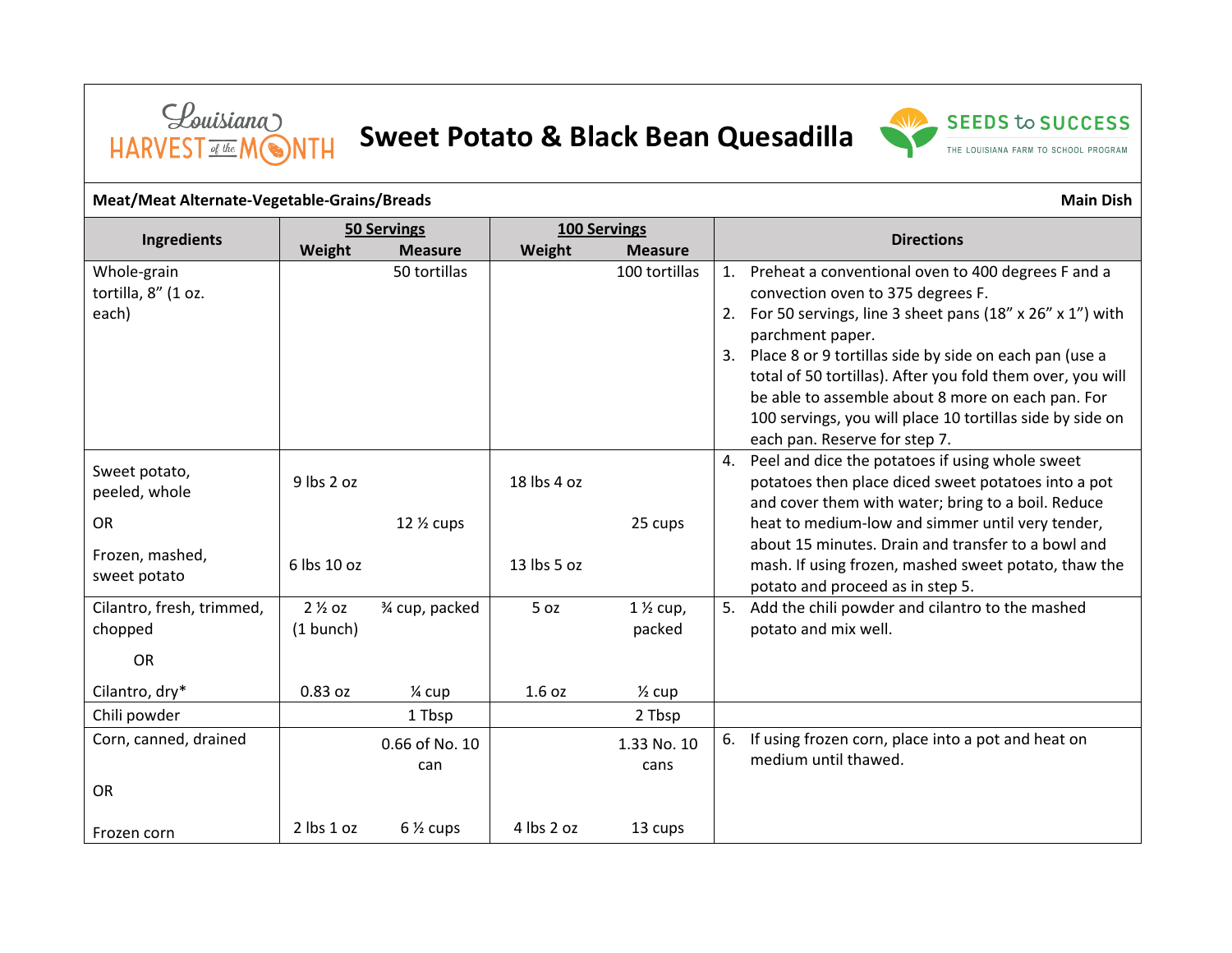| Black beans, low sodium,                |                | 1.8 No. 10       |                | 3.6 No. 10     |    | Spread % cup of the sweet potato mixture on each                                                                                                           |
|-----------------------------------------|----------------|------------------|----------------|----------------|----|------------------------------------------------------------------------------------------------------------------------------------------------------------|
| canned, drained                         |                | cans             |                | cans           |    | tortilla; cover with % cup unheated and rinsed black                                                                                                       |
| OR.<br>Dry black beans, cooked          |                |                  |                |                |    | beans and 1/8 cup of corn. Sprinkle 1/4 cup grated<br>cheese over the corn and fold over the tortilla. Repeat<br>with the remaining tortillas and filling. |
| (see Notes section)                     | 2 lbs 12 oz    | 1 quart $+2$     | $5$ lbs $8$ oz | $3$ quarts $+$ |    |                                                                                                                                                            |
|                                         |                | $cups + 2$ Tbsp. |                | $1/3$ cup      |    |                                                                                                                                                            |
| Reduced fat cheddar<br>cheese, shredded | $3$ lbs $2$ oz | $12\%$ cups      | $6$ lbs 4 oz   | 25 cups        |    |                                                                                                                                                            |
|                                         |                |                  |                |                | 8. | Spray the tortillas with pan release spray to aid in<br>browning.                                                                                          |
| Pan release spray                       |                |                  |                |                | 9. | Bake in preheated oven for 15 minutes or until the<br>tortillas are browned, the quesadillas are heated<br>through and cheese is melted.                   |

| <b>SERVING</b>                                         | <b>YIELD</b>                 | <b>VOLUME</b>              |
|--------------------------------------------------------|------------------------------|----------------------------|
|                                                        |                              |                            |
| 1 serving provides 2 ounce equivalents of meat/meat    | 50 Servings: 50 quesadilla   | 50 servings: 3 sheet pans  |
| alternate, 1/8 cup starchy vegetable, ¼ cup red-orange | foldovers**                  |                            |
| vegetable and 1 ounce equivalent of grain              | 100 servings: 100 quesadilla | 100 servings: 6 sheet pans |
|                                                        | foldovers**                  |                            |

| Nutrients Per Serving: 1 quesadilla foldover |                 |                      |                  |                      |                                         |  |
|----------------------------------------------|-----------------|----------------------|------------------|----------------------|-----------------------------------------|--|
| <b>Calories</b>                              | 350             | <b>Saturated Fat</b> | 4.5 g            | Iron                 | 2 mg                                    |  |
| Protein                                      | 17 <sub>g</sub> | <b>Cholesterol</b>   | $15 \text{ mg}$  | Calcium              | 307 mg                                  |  |
| Carbohydrates                                | 53 <sub>g</sub> | Vitamin A            | 904 mcg          | Sodium               | 340 mg (Note: sodium content depends on |  |
| <b>Total Fat</b>                             | 8g              | Vitamin C            | 16 <sub>mg</sub> |                      | whether canned corn and beans are used) |  |
|                                              |                 | Potassium            | 493 mg           | <b>Dietary Fiber</b> | / g                                     |  |

\*Dry cilantro is typically 1/3 the amount of fresh

\*\*Foldover = one tortilla, filled on one side then folded in half, as pictured: